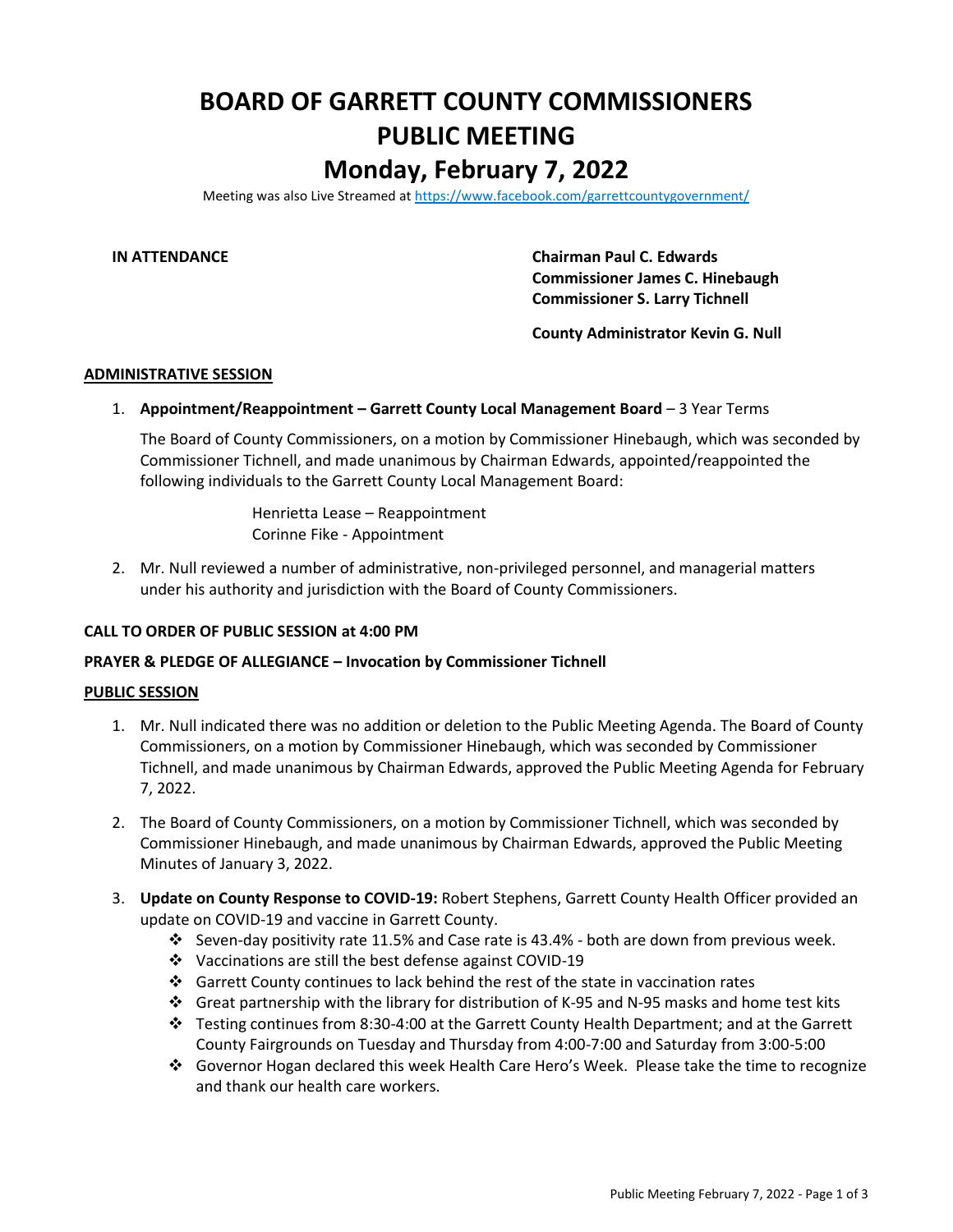# 4. **Presentation and Request for Funding – Tucker Community Foundation –** "**Run For It** "

Jeffery Fellers, Assistant Development Director, Tucker Community Foundation, reported that in 2020, the Board of County Commissioners donated \$2,000 which resulted in \$11,500 in donations to local non-profit groups and requested the Board consider donating again this year. Chairman Edwards stated that the Board would take the request under advisement.

# 5. **Franchise Agreements**

❖ **QCOL INCORPORATED** - This Agreement covers the unincorporated areas of Garrett County serviced by QCOL INCORPORATED. The County grants to QCOL INCORPORATED a non-exclusive Franchise authorizing QCOL INCORPORATED to construct and operate a cable system in the Public Ways within the Franchise Area. The Term of Franchise is for ten (10) years.

QCOL INCORPORATED will pay the County a franchise fee in an amount equal to five percent (5%) of annual Gross Revenues received from the operation of the Cable System in the Franchise Area on a quarterly basis. Annual projected revenue is approximately \$4,680. Funds will be allocated for broadband expansion in the County.

❖ **SHENANDOAH CABLE TELEVISION, LLC ("SHENTEL")** - This Agreement covers the unincorporated areas of Garrett County serviced by SHENTEL. The County grants to SHENTEL a non-exclusive Franchise authorizing SHENTEL to construct and operate a cable system in the Public Ways within the Franchise Area. The Term of Franchise is for ten (10) years.

SHENTEL will pay the County a franchise fee in an amount equal to five percent (5%) of annual Gross Revenues received from the operation of the Cable System in the Franchise Area on a quarterly basis. Annual projected revenue is approximately \$31,000. Funds will be allocated for broadband expansion in the County.

❖ **MOUNTAIN COMMUNICATIONS, LLC ("ProCom")** - This Agreement covers the unincorporated areas of Garrett County serviced by ProCom. The County grants to ProCom a non-exclusive Franchise authorizing ProCom to construct and operate a cable system in the Public Ways within the Franchise Area. The Term of Franchise is for ten (10) years.

ProCom will pay the County a franchise fee in an amount equal to five percent (5%) of annual Gross Revenues received from the operation of the Cable System in the Franchise Area on a quarterly basis. Annual projected revenue is approximately \$16,000. Funds will be allocated for broadband expansion in the County.

The Board of County Commissioners, on a motion by Commissioner Tichnell, which was seconded by Commissioner Hinebaugh, and made unanimous by Chairman Edwards, adopted, and executed the QCOL INCORPORATED, SHENANDOAH CABLE TELEVISION, LLC (SHENTEL), and MOUNTAIN COMMUNICATIONS, LLC (ProCom) Franchise Agreements.

# 6. **GARRETT COUNTY EMERGENCY OPERATIONS PLAN - Adoption & Promulgation**

John Frank, Director - Garrett County Department of Emergency Management provided an overview of the Garrett County Emergency Operations Plan.

The Plan outlines how the County Government complies with state regulations and implements elements of the Maryland State Response Operations Plan. As all disasters are locally driven events, Garrett County engages in emergency operations before, during, and after a disaster event. The Department of Emergency Services is responsible to develop, coordinate and promote the Emergency Management Program incorporating planning, preparedness, response, and recovery activities relative to emergency disasters for Garrett County